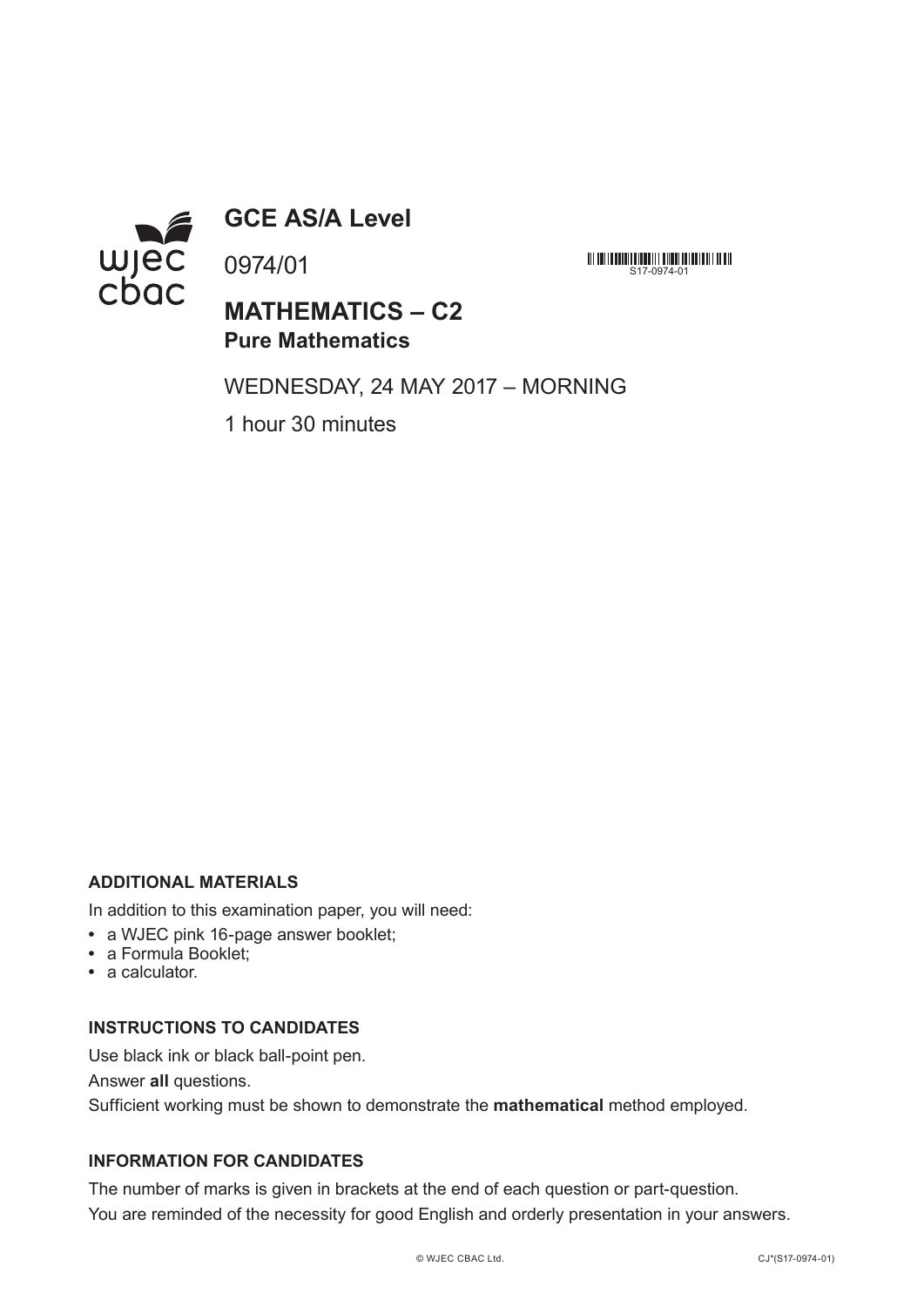**1.** Use the Trapezium Rule with five ordinates to find an approximate value for the integral

$$
\int_0^2 \sqrt{7-x^2}\, \mathrm{d} x\,.
$$

Show your working and give your answer correct to three decimal places. [4]

**2.** *(a)* Find all values of  $\theta$  in the range  $0^\circ \le \theta \le 360^\circ$  satisfying

$$
\sin^2 \theta + 6\cos^2 \theta + 13\sin \theta = 0.
$$
 [5]

- *(b)* The angles A, B and C are the three angles of a triangle. Given that  $\cos A = -0.342$  and that  $tan(B - C) = 0.404$ , find the values of A, B and C. Give each angle correct to the nearest degree. [4]
- **3.** The diagram below shows a sketch of the triangle *ABC* with  $AB = x \text{ cm}$ ,  $BC = (x + 5) \text{ cm}$ ,  $AC = (2x + 1)$  cm and  $\angle ABC = 60^{\circ}$ .



- (a) Show that *x* satisfies the equation  $3x^2 x 24 = 0$ . Hence evaluate *x*. [4]
- *(b)* Find the size of *ACB*. [2]  $\hat{\mathbf{r}}$
- **4.** *(a)* An arithmetic series has first term *a* and common difference *d*. Prove that the sum of the first *n* terms of the series is given by

$$
S_n = \frac{n}{2} \big[ 2a + (n-1)d \big].
$$
 [3]

- *(b)* The sum of the first eight terms of an arithmetic series is 156 and the sum of the first sixteen terms of the series is 760. Find the first term and common difference of this series. [4]
- *(c)* The *p*th term of another arithmetic series is 2057. The  $(p + 5)$ th term of this series is 2102. Find the  $(p + 8)$ th term of the series. is 2102. Find the  $(p + 8)$ th term of the series.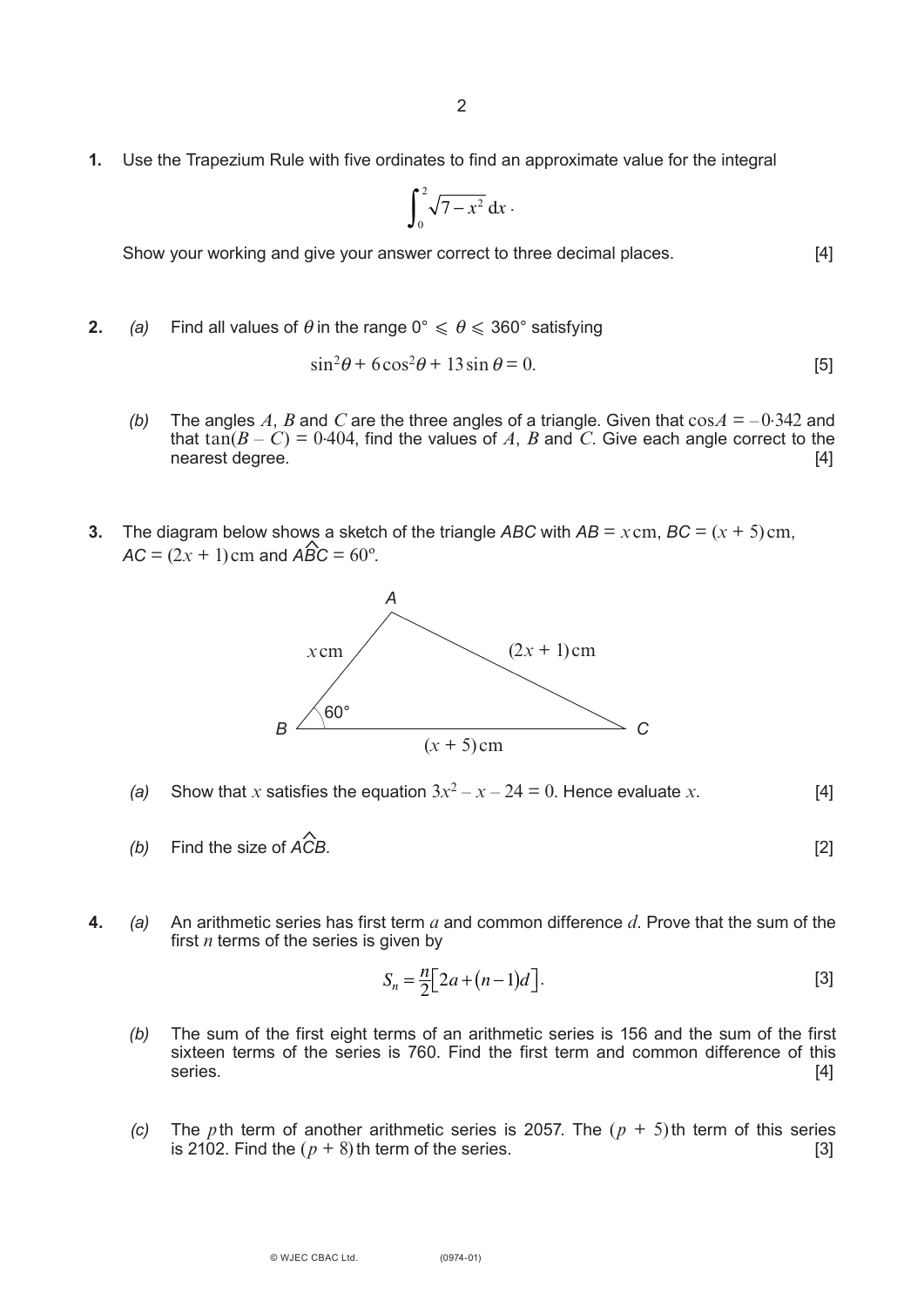- **5.** A rich businessman makes one donation per year to a certain charity. He starts by donating £100 in the first year. In each subsequent year, the value of the donation is 1∙2 times the value of the previous year's donation.
	- *(a)* Find the value of the businessman's donation in the 12th year. Give your answer correct to the nearest pound.
	- *(b)* After receiving the *n*th donation, the charity's treasurer calculates that over the years, the businessman has donated a **total** of £15474, correct to the nearest pound. Find the value of  $n$ . [5]

6. (a) Find 
$$
\int \left(\frac{2}{x^5} - 6x^{\frac{3}{4}}\right) dx
$$
. [2]  
(b)

The diagram shows a sketch of the curve  $y = 16 - x^2$  which intersects the negative *x*-axis at the point  $P(a, 0)$ .

(i) Write down the value of *a*.

The tangent to the curve at *P* intersects the *y*-axis at the point *Q*(0, *b*).

- (ii) Show that  $b = 32$ .
- (iii) Find the area of the shaded region. [10]

**7.** *(a)* Given that  $x > 0$ ,  $y > 0$ , show that

$$
\log_a\left(\frac{x}{y}\right) = \log_a x - \log_a y. \tag{3}
$$

*(b)* Express

$$
\frac{1}{3}\log_b x^{15} - \log_b 27x + 4\log_b \frac{3}{x}
$$

as a single logarithm in its simplest form. [4]

(0974-01) **Turn over.** © WJEC CBAC Ltd. *(c)* Given that  $\log_d 5 = \frac{1}{3}$ , find the value of *d*. [2]